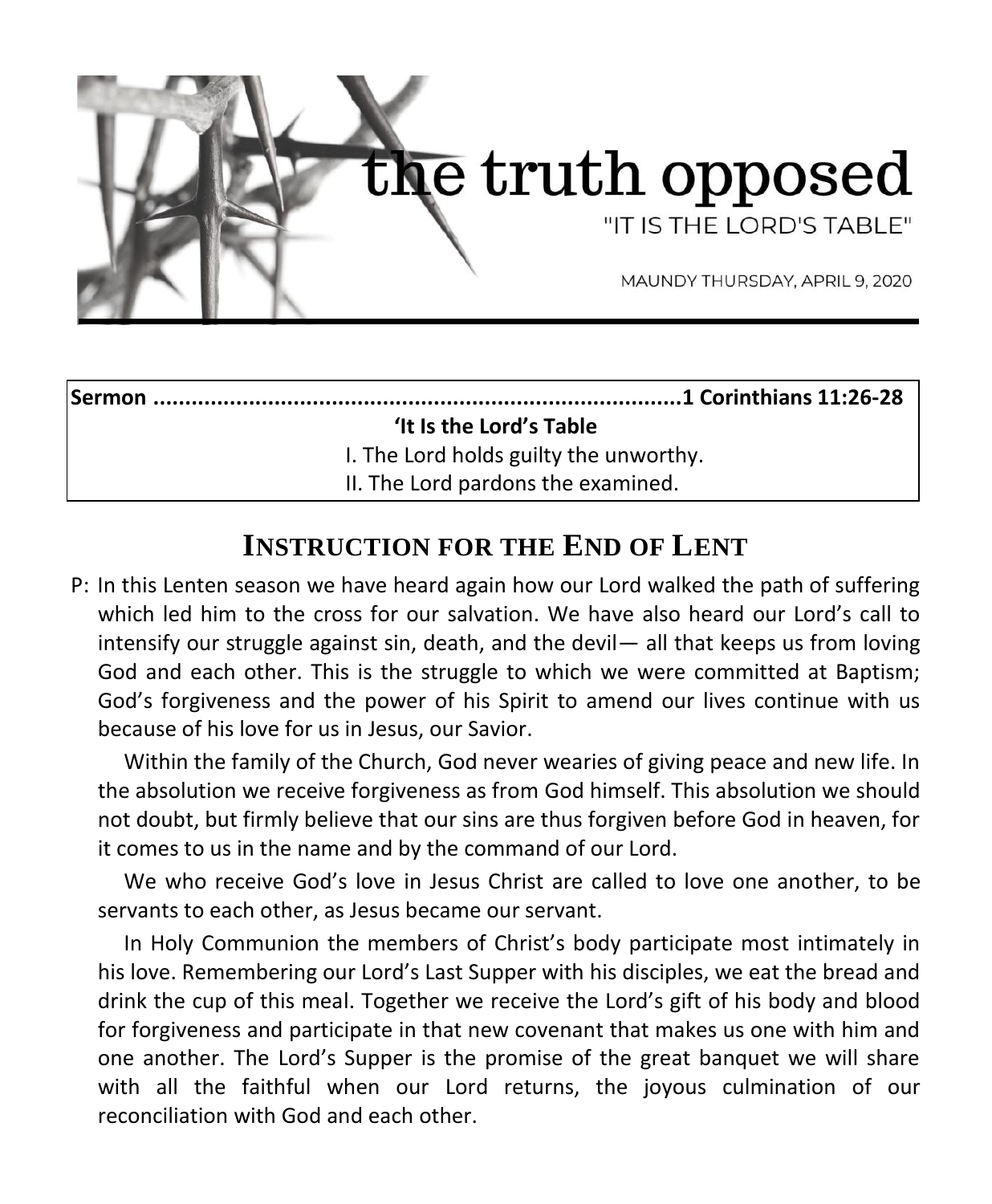## **CONFESSION AND ABSOLUTION**

- L: Let us confess our sins to God and ask for his forgiveness.
	- **C: Almighty God, merciful Father,**

**I confess to you that I have not loved you with all my heart. In what I have done and left undone, I have pursued my ways instead of your ways. I have not loved my brothers and sisters as myself. For this I deserve your punishment both now and in eternity.**

**I am truly sorry for my sins. I repent of them. I beg for your mercy, O Lord.**

#### *Silence for meditation*

- L: Forgive us for the sake of Jesus Christ who suffered and died for us.
	- **C: Cleanse me from my sins. Release me from my guilt. Grant me your Holy Spirit to amend my sinful life.**
- L: The almighty God has been merciful to us and has sent his Son to die for all. For his sake, God forgives our sins and calls us from darkness to his marvelous light. Therefore, as a called servant of Christ and by his authority, I forgive you all your sins in the name of the Father and of the Son (†) and of the Holy Spirit.

#### **C: Amen.**

L: Let us pray:

Lord Jesus Christ, in the Sacrament of Holy Communion you give us your true body and blood as a remembrance of your suffering and death on the cross. Grant us so firmly to believe your words and promise that we may always partake of this Sacrament to our eternal good; for you live and reign with the Father and the Holy Spirit, one God, now and forever.

**C: Amen.**

# **THE WORD OF GOD**

**Lesson ...................................................................................................Exodus 12:1-14**

**Verse of the Day:** As often as you eat this bread and drink the cup, you proclaim the Lord's death until he comes. (1 Corinthians 11:26)

**Gospel.................................................................................................John 13:1-15, 34**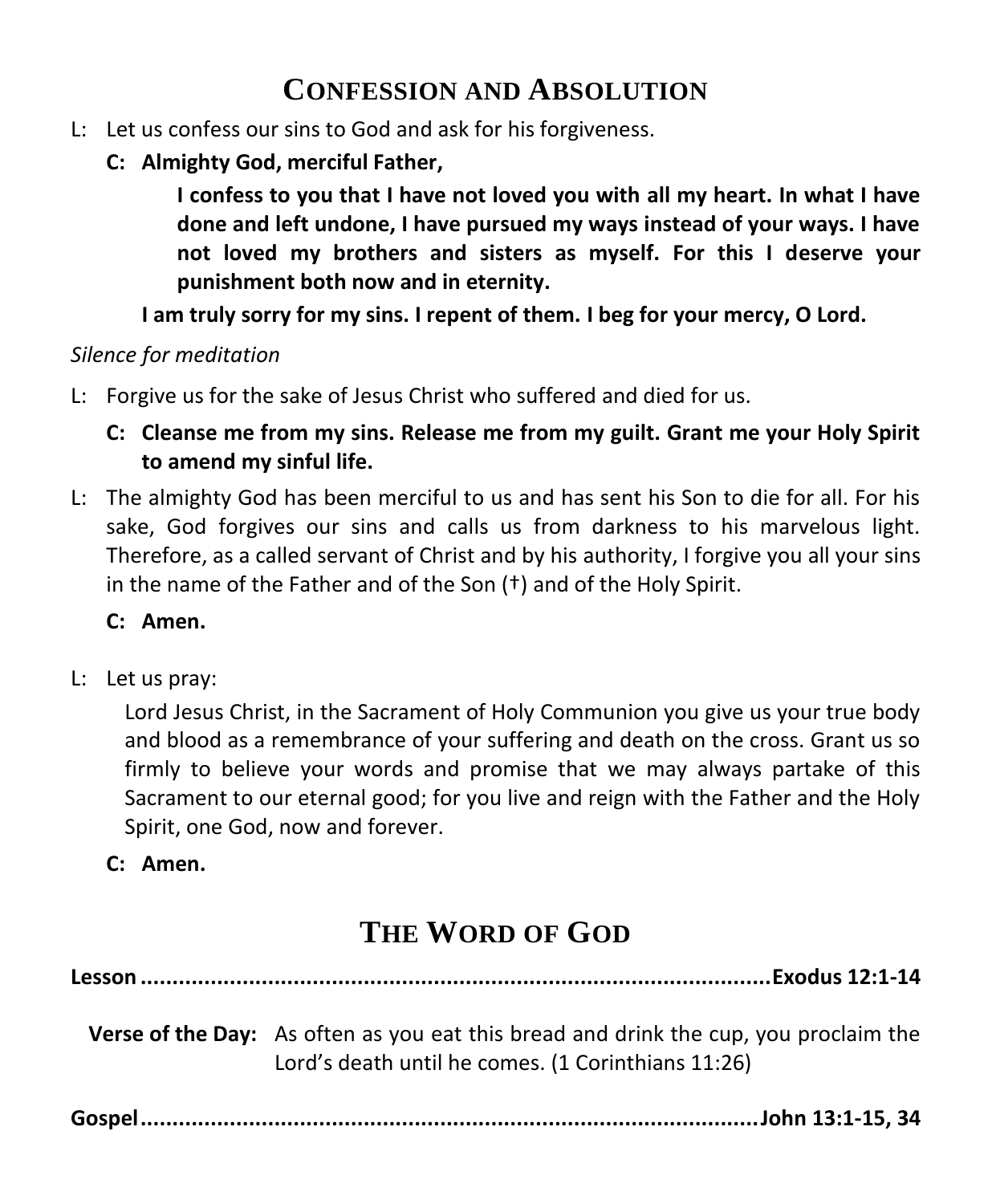## **HYMN: O LORD, WE PRAISE YOU (HYMN #317)**

- **1. O Lord, we praise you, bless you, and a-dore you, In thanks-giv-ing bow be-fore you. Here with your bod-y and your blood you nour-ish Our weak souls that they may flour-ish. O Lord, have mer-cy! May your bod-y, Lord, born of Mar-y That our sins and sor-rows did car-ry, And your blood for us plead In all tri-a, fear, and need: O Lord, have mer-cy!**
- **2. Your ho-ly bod-y in-to death was giv-en, Life to win for us in heav-en. No great-er love than this to you could bind us; May this feast of that re-mind us! O Lord, have mer-cy! Lord, your love and kind-ness did move you; Let your sup-per move us to love you. All our debt you have paid; Peace with God once more is made. O Lord, have mer-cy!**
- **3. May God be-stow on us his grace and fa-vor To please him with our be-hav-ior And live to-geth-er here in love and u-nion, Cher-ish-ing our blest com-mu-nion. O Lord, have mer-cy! Let not your good Spir-it for-sake us; Grant that heav'n-ly-mind-ed he make us. Give your Church, Lord, to see Days of peace and u-ni-ty. O Lord, have mer-cy!**

## **THE PRAYER OF THE CHURCH**

L: Lord God, heavenly Father, author of the everlasting covenant and giver of the cup of salvation,

### **C: We gather in your courts to offer you our sacrifice of thanksgiving.**

L: For fulfilling your promise to establish a new covenant through the blood of your Son, Jesus Christ,